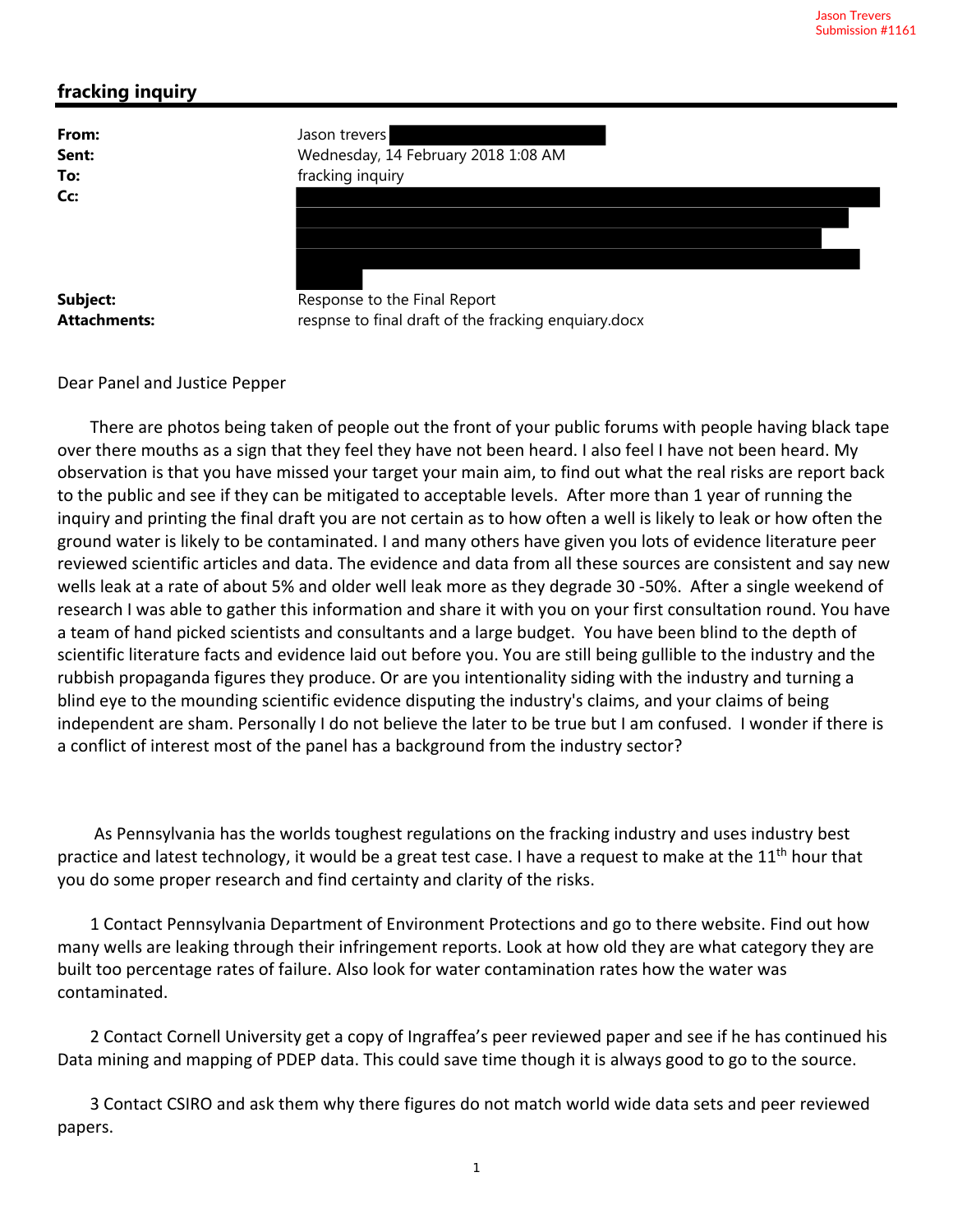4 Make the amended adjustments to your final report.

5 Contact me by Friday and convince me that you are actually committed to achieving your aim of informing the public of the actual risks. If not I will take my findings and evidence to the media local national international and social media. It is a hot topic I'm sure it will create allot of interest.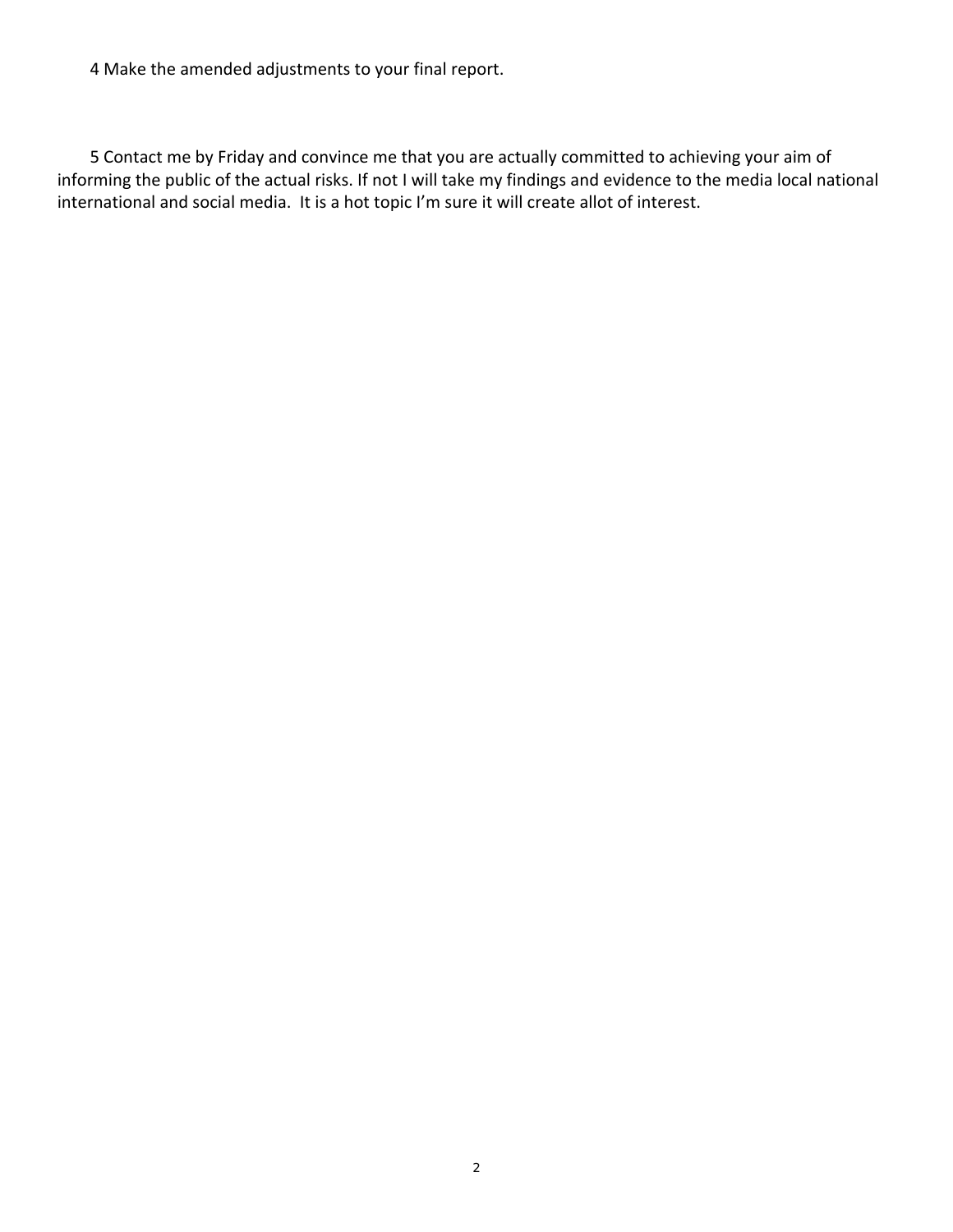Dear Panel I was extremely disappointed to see in your interim report that you chose to print APPEA's statistics as a believable fact and reality when you where given so much evidence to say APPEA's leakage rates of 0.004% 1 in 20,000 is not close to reality. That is a 1000 fold differential to what world wide data sets, scientifically peer reviewed papers that you where given as submissions. When there is that bigger differential in the facts some one is telling serious porkies. What would be the motive of APPEA to tell you lies? What would be the motive of dozens of scientists researches academics to tell lies? What are the risks and rewards APPEA as a reward might get the green light as having such a clean record risk if they where found to be lying they would lose no credibility as they have non gas industry is often caught out misrepresenting facts. What would the scientist reward risk be? I'm not sure what reward they would get, but they would risk their credibility. Did you look into the sources of where these statistics came from and check their references and see how data the was obtained used and interpreted? I had a look APPEA got there statistics from Society of Petroleum and Engineers. I was unable to access the information APPEA where referring too but I found documents produces buy SPE referring to industry data showing Zone-al isolation failure Leaking at 35%. (refer to the last video I sent you last night called Lethal Gas Oil wells.)

Here is my response to your interim report.

Well integrity failure has been a continual problem for the industry and a couple of extra layers of cement and steel in the upper most section of the well, scientifically had made no difference at all to well failure rates. The rest of the world is averaging between 5-7% at best (1.9% where there is insufficient data) well integrity issues.

But some how APPEA convince the *Scientific Enquiry into Fracking* to believe their delusional statistics (0.004% 1 in 25,000 well integrity failure compared to 5% 1in 20) that are coming from an industry that is well known to be unregulated or under regulated.

After giving you these rubbish figures APPEA say "and is most commonly attributed to slow leakage of methane around the external casing and can be re-mediated by additional cementing and pressure testing." This is also complete rubbish and by you printing it in your report is demonstrates that you have no idea of the reality of the issues or problems. Gas and other contaminates are migrating from the shale beds through water the aquifer(s) to the surface. The only place cement can be placed is on the surface of the well head. A band aid approach to make the well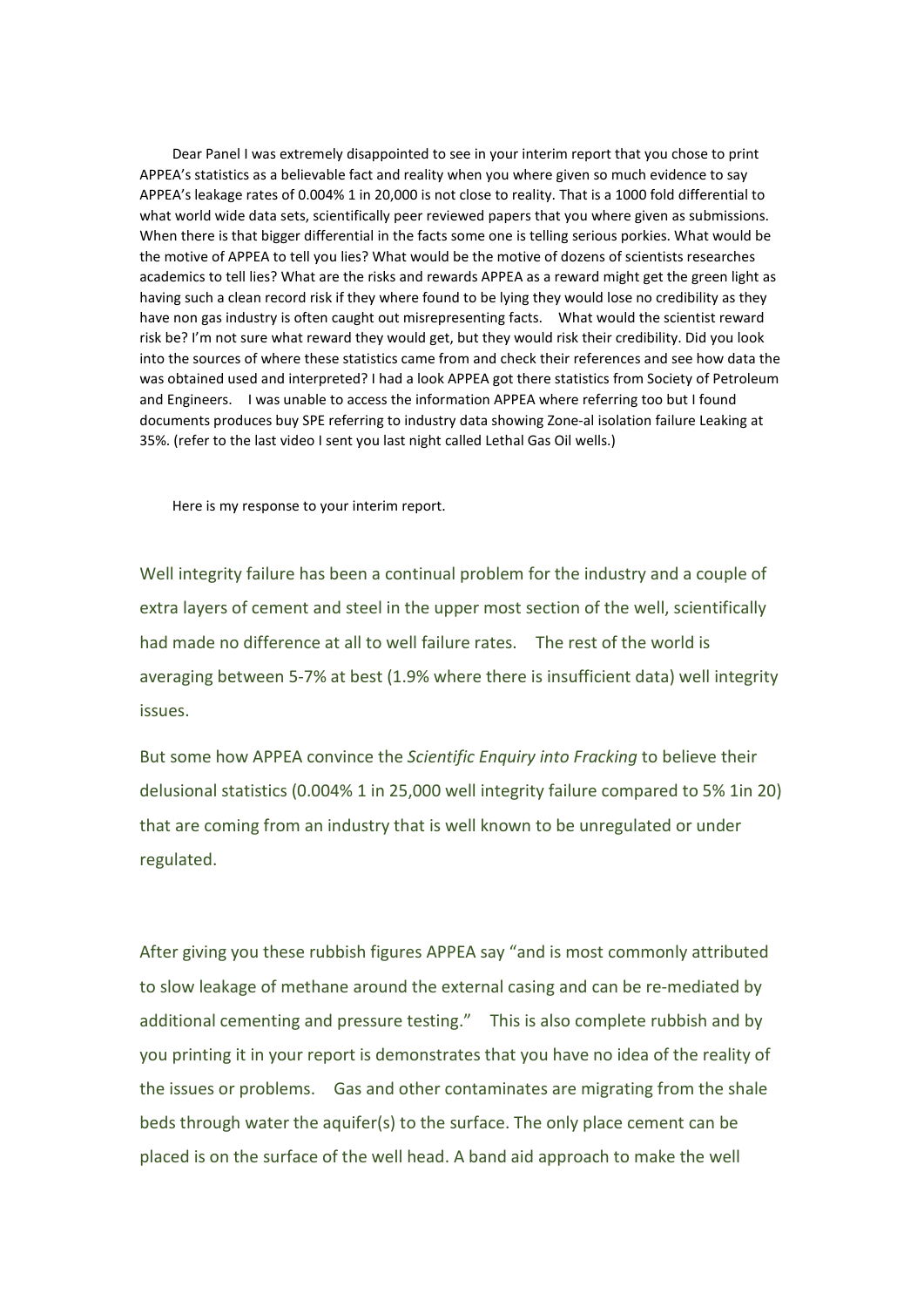appear not to be failing. The well may be failing from superficial layers of shale deposits and may not fail a pressure test.

The the reality is failing well will continue to get worse loosened cement particles sand blast the path way making it bigger exposing the corroding steel. The gas will then follow the path of least resistance through the water aquifer and find another path to the surface possibly the next water bore. To the best of my knowledge a leaking well can not be fixed and eventually every well will fail.

# *http://www.refine.org.uk/media/sites/researchwebsites/1refine/papers/Davies%20e t%20al.,%20Well%20integrity,%202014.pdf*

*Refine.Org.uk* published an article titled "*Oil and Gas Wells and their Integrity Implications for Shale and Unconventional Resource Exploration*."

This peer reviewed article written by 9 scientists from 5 different university's or institutes, compiled from 25 reliable data sets from around the world including Australia.

The Data sets of more than 4 million on shore hydro carbon wells varied considerably from 1.9% to 75% instances of well integrity failure.

APPEA's data must have missed this extensive study. Another well documented fact is that the rate of well failures increases with age steel and cement degradation is an unsolved problem. 30 -50% of wells are failing at the end of their life. When a well is capped or plugged it will continue to leak on the outside layer where degradation continues rapidly eventually the steel and cement will decay completely leaving an large open path way from the shale to our water and our air. One could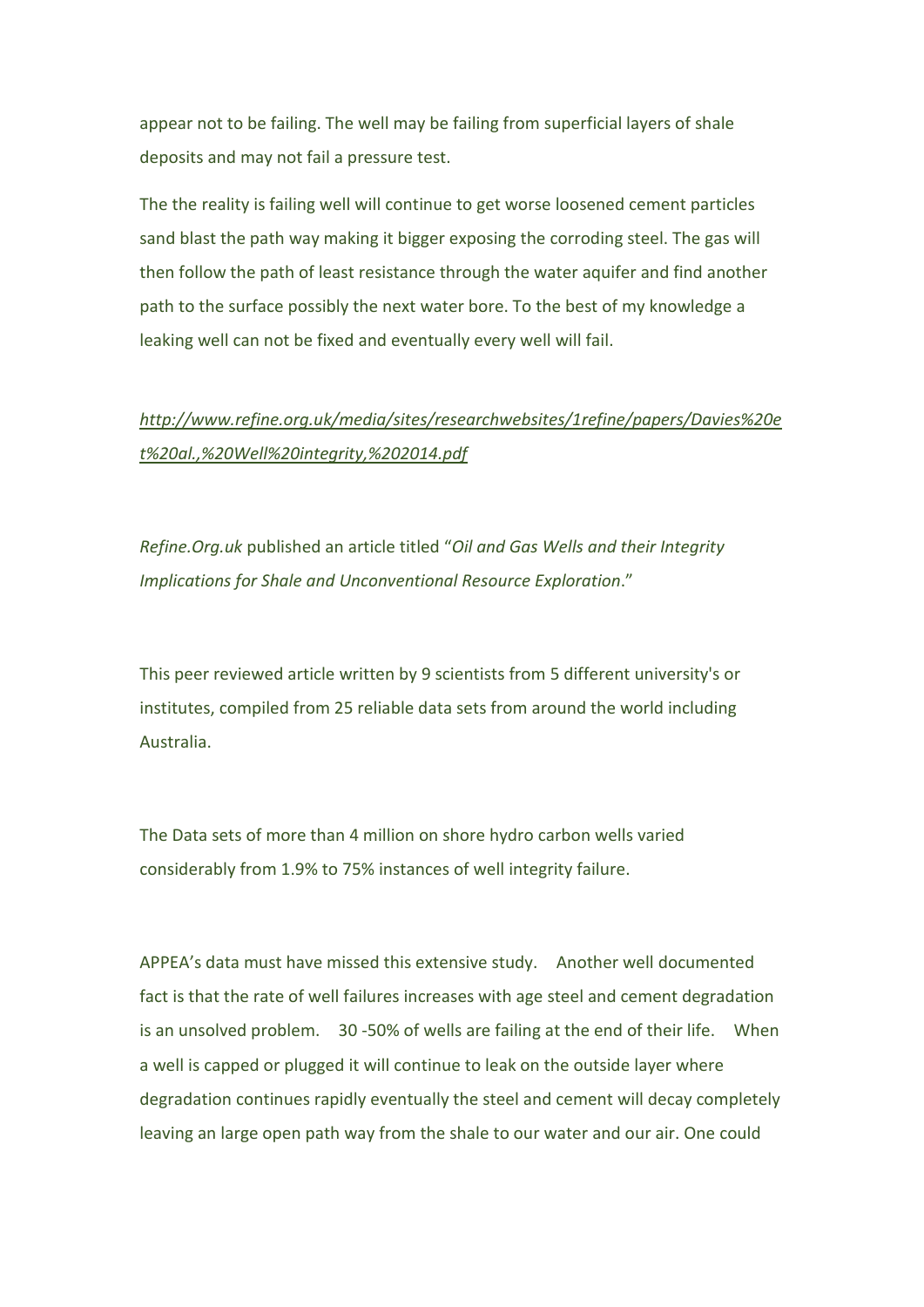use a corrosion resistant resin polymer that would be flexible instead of cement but it might not be economically viable.

### https://www.youtube.com/watch?v=Dxis-vYGM M

This talk shows a lot of data proving that in Pennsylvania where the worlds toughest regulations are being used, and the most modern well construction methods are being used, Wells are leaking more not less than the older wells. Also that hundreds of peoples water wells have been polluted, and a prediction of thousands of wells likely to be polluted. This relevant scientific data contradicts your statement on Page 6 "These issues have been addressed overseas by implementing strict regulatory controls and technological improvements to reduce the risk of detrimental impacts form shale gas development."

In my last presentation I was in, I quoted Dr Anthony Ingraffea's statistics of well failure and submitted a couple of his u tube presentation links here is what I sent you. It appears that you did not see it or failed to see that it is current and relevant scientific data and highly regarded literature.

So I was greatly disappointed again to see in the final Draft that none of my work had been integrated in to the final Draft. The facts, the statistics, the peer reviewed articles, world wide data sets, industry data, data from Pennsylvania Department Environment Protection and Environmental agency's. It was given no credibility no weight not even analysed and assessed for it's credibility.

The Independent Panel charged with the responsibility to assess the risks and report to the public decide to side step this integral issue and appoint the Commonwealth Scientific and Industrial Research Organisation. Wikipedia say the Chief role of CSIRO is to improve the economic and social performance of industry. CSIRO in recent times has had \$115,000,000 budget cut. It is not about to produce information statistics that are contrary to the will of the Commonwealth and economy. The same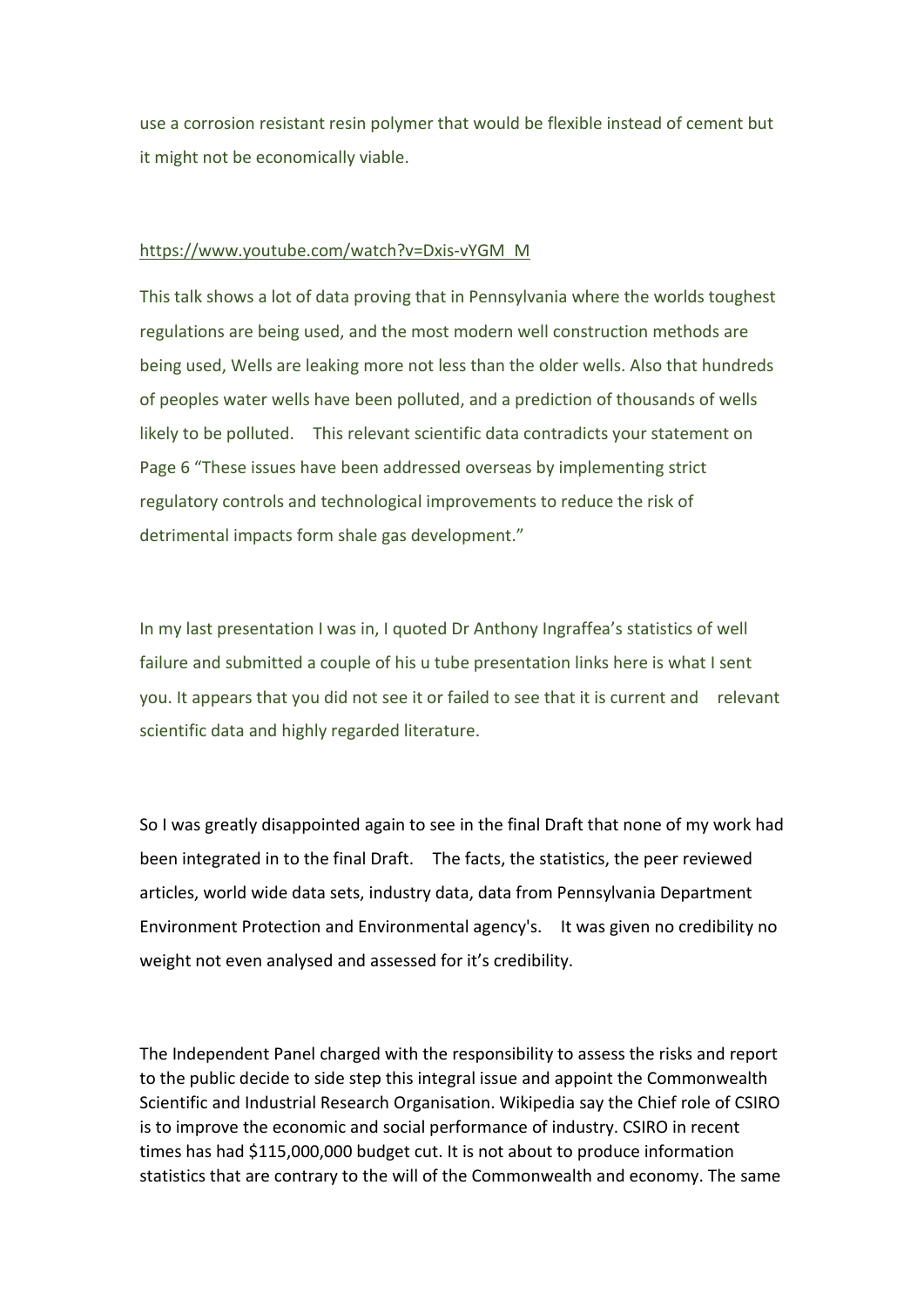commonwealth government that is saying to NT Frack the territory or you not get your GST share. So it is no surprise that CSIRO's statistics do not match world wide data and credible peer reviewed scientific articles, 0.1% 1 in 1000 well integrity issues compared to 5% 1 in 20 a 50 fold differential. CSIRO also failed to acknowledge a well documented problem in the industry that the wells failure rate increases as they degrade over time. CSIRO found some study that seemed to ascertain that cement should remain intact for 1000 years! CSIRO used statistics from unregulated gas companies. I'm sure the statistics that the CSIRO used did not show the collapsed well at dingo gas field or the falsely fracked well at Lucy creek where the casing was salvaged after a Frack went badly, or the product water from palm valley that had been dumped in large quantities in a local salt lake. CSIRO relied on information from the gas industry alone in preticular a report Stone et al. The oil and gas industry run 2 sets of statistics one for the public regulators fracking inquiry's and one of the actual factual statistics that is kept within industry circles.

Justice Pepper in my presentation to the panel asked me So you do not believe the CSIRO to be independent? Well my answer is no on 4 accounts:

\*1 buy the misleading statistics being provided that do match any of the research or findings that I have found to be credible. I have not come across 1 peer reviewed article in the CSIRO's research.

\*2 They are reliant on the funding they receive from the commonwealth.

\*3 It is in their name Commonwealth Scientific Industrial Research Organisation.

\*4 CSIRO are by nature closely associated with the Oil and gas industry they exist to support industry and economy. When the CSIRO call their buddies at the Oil and Gas industry asking for statistics for well integrity for the fracking inquiry, the Oil and gas industry had a choice supply the real figures or the propaganda figures designed for this purpose. I find it worrying that the panel unquestionably place so much respect and credit in CSIRO work. When the CSIRO's findings and statistics for well integrity failures are 50 fold lower than multiple Peer reviewed articles reliable data sets from 4 million wells across the world, industry Data and statistics from Pennsylvania Department of environment. As with APPEA's unbelievable statistics in the Interim Report, Panel take the CSIRO's findings as fact and do not look at or analyse the credibility of either side.

When I questioned the panel about The difference in statistics from the CSIRO and the scientific literature I have provided I was told that it is like comparing apples and pairs there is a lot of data out containing statistics of single failure and that is not an issue as the gas is contained by the remaining protective barriers. The Panel sent ACIL Allen back to the drawing board when they had concerns about an aspect of his report. Why not give the CSIRO the peer reviewed articles and videos that contradict their findings and say please explain?

Page 54 of the Final Draft states:

CSIRO (Table 5.1),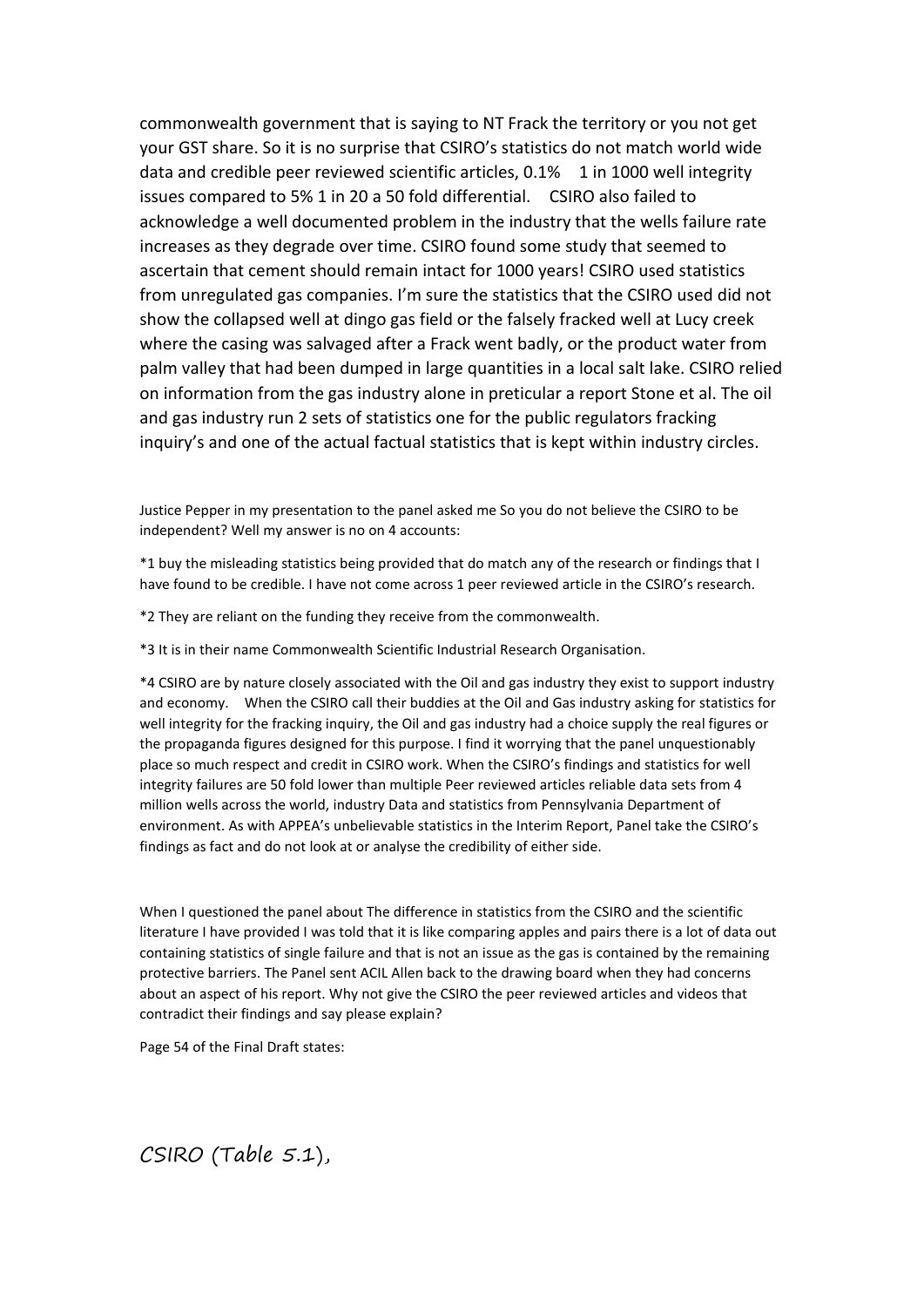largely using data sets from the US, found that the rate of well integrity failures that have the potential to cause environmental contamination is in the order of 0.1%, with several studies finding no well integrity failures, while the rate for a single well barrier failure was in the order of  $1-10\%$ .

I find this bizarre as it would be difficult to test for a single barrier failure and why would you bother if a well is pressure tested to be OK. Why would the industry and the environmental departments keep records of single well failure? This showed me that the panel paid a lot more time and attention to the CSIRO's report than the information I had given them. Dr Anthony Ingraffea is a world renowned authority on the topic of fracking with a PHD in rock fracture mechanics and has worked at Cornell University for 4 decades during his time there he worked as a consultant and a researcher for the oil and gas industry for decades. In his utube presentation Lethal gas Oil wells

https://www.youtube.com/watch?v=Dxis-vYGM M

(which I submitted to the Panel during consultation after Interim report was released) Ingraffea presents the information that he had Peer reviewed through the Cornell University (the first peer reviewed paper on Well integrity). The leaks that he was researching from industry data and Pennsylvania Department of Environment, where not single barrier failure. Industry terminology for a leaky well sustained casing Pressure loss, zone-al isolation failure vent flow or gas migration. Ingraffea was clear that his study was done on wells leaking methane into the atmosphere. Within his presentation Ingraffea presented data sheets from Society Petroleum Engineers

(the same place where APPEA got their well failure rate statistics of 0.004) they surveyed 340,000 wells in Canada and found Modern deviated well failed at a much greater rate than conventional wells. He had another 2 separate articles from SPE (the place where APPEA got statistics of 0.004% well integrity failure) showing a well failure rate of 35% one was an average of 1.8million wells, the other showing Well degradation leaking more as they aged. Ingraffea then presented his findings when he went to the Pennsylvania Department of Environment and created a data base of over 75,000 inspection and violation records for over 41,000 oil and gas wells drilled in Pennsylvania. Mined the Data to identify all wells with well-bore integrity problems. He found unconventional wells leaked more than conventional at a rate of about 13%. Wells post 2009 leaked more than pre 2009, the rate went from 12% - 13% even in Pennsylvania with the toughest regulations in the world and leading edge technology. Confirmed through the Pennsylvania Department of Environment after drilling 6800 wells 100's of families have had their drinking water contaminated. Based on the finding of the final Draft I am certain that if I had of asked the panel in my presentation reviewing the final draft what the well leakage rates where or the amount of families that had lose their drinking water in Pennsylvania no one would have known even though I had provided them the information.

Lets have a brief look at an article I sent the Panel during the interim report. *http://www.refine.org.uk/media/sites/researchwebsites/1refine/papers/Davies%20e t%20al.,%20Well%20integrity,%202014.pdf*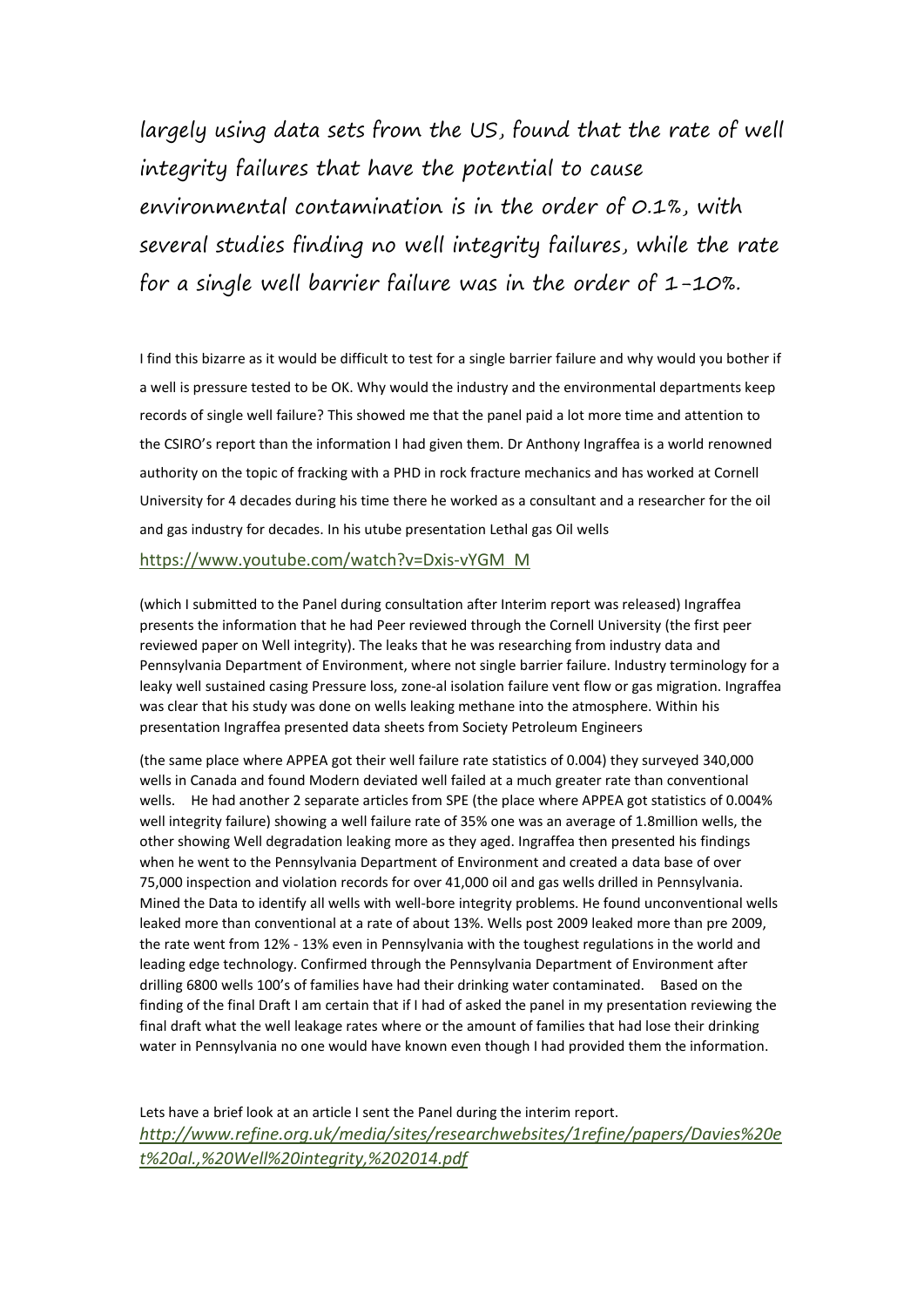This is a heavy weight scientific peer reviewed article compiled from 9 scientists from 5 different institutions from UK and America. Within it it refers to a mountain of references containing other peer reviewed scientific articles, findings and reliable Data from a wide variety of sources. The resulst are varied but show well integrity failing between 1.9 and 75%. As the study contains information for conventional and non-conventional wells, it can be assumed that the lower range of 1.9% leakage would be for conventional wells as conventional wells are well documented as having less well integrity issues than unconventional regardless of age. Again this article was read archived and ignored. NO questions where asked when CSIRO produced the figures of 0.1 well failure rate?

#### Lets look at water contamination!

It is the Panels view that if a well dose fail that only the methane gas will contaminate the water and as it is a flammable non toxic gas it is more of a greenhouse gas issue than an water contamination issue. Granted I have seen industry based evidence suggesting that methane is the only contaminate that escapes when a wells integrity is lost. But I am not convinced highly toxic product water under great pressure from the shale bed gets pushed 3-4kms up a 100mm vertical production pipe to the surface in significant quantities (around 4,500 litres per day per well). When a wells integrity fails it cant be fixed and it degrades and leaks more at what point dose the migrating path way of the gas get large enough to carry product water? Product water seems to take the path of least resistance up the production pipe what happens when the well is closed for maintenance or when the well is decommissioned and abandoned? It is the panels view that ground water contamination risk is low and more likely to happen from the surface storage ponds, pipes or human error on the surface. In my first presentation to the panel I submitted

http://ec.europa.eu/environment/integration/energy/pdf/fracking%20study.pdf A detailed document of the study of the risks of fracking undertaken for the European Commission. A great recourse for the panel so they do not have to recreate the wheel. There findings found the risk to ground and surface water high. Again this document was archived and disregarded.

Not a single gas field has completed it's life span without polluting the surface or ground water. There have been countless instances where the oil and gas industry have polluted ground and surface water some have been reported and many have not. For example Palm Valley dumped product water illegally in Lake Lewis for years. Well degradation is a well documented fact of the oil and gas industry the older wells get the more often and the more they leak. But not one that the panel like to acknowledge. The older a gas field gets the more it is likely to leak risking water contamination and green house gas release. It is industry best practice to use tanks instead of liners but you have not recommend to ban the use of liner ponds.`

As members of the panel you will all be well aware of the process and construction of a well you would know it is imposable to drill a well without contaminating the local aquifers. Drilling the well contaminates the aquifer with the local soil contaminates (potentially containing uranium) and drilling mud which is pumped at pressure in large quantities into the aquifers as the initial well is drilled. Drilling mud contains chemicals toxic to human and animal health. More layers of steel and cement means larger drill holes which means more contamination to the aquifer. Multi wells compounds the local contamination to the aquifer 10 fold. Multiple layers of steel and cement are added as a protection around the shallow aquifer but often the deeper aquifers are not protected by additional layers of cement and steel.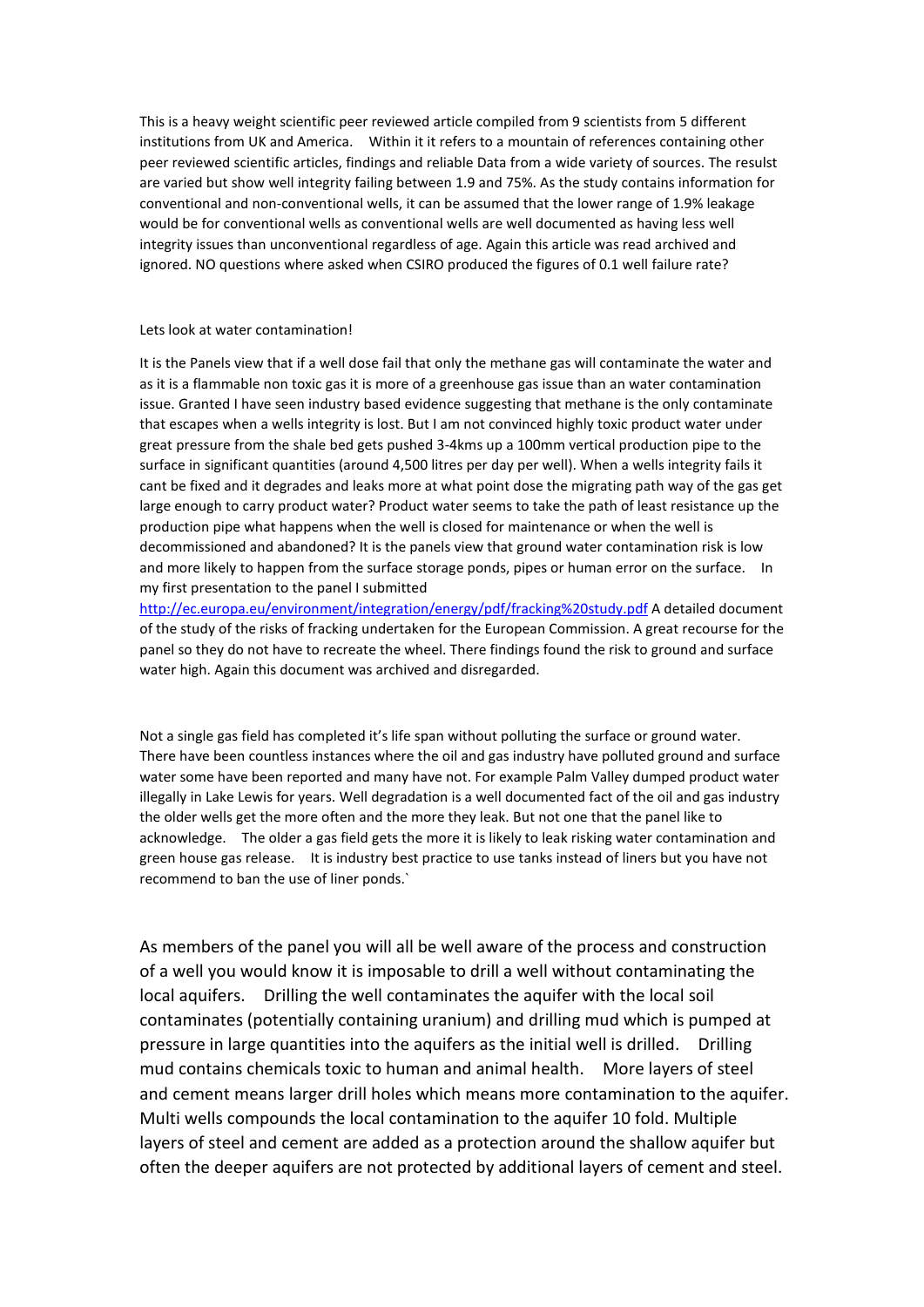Not only are there often multiple layers of aquifers there are also multiple layers of shale shallower than the target layers containing pressurised hydrocarbon gasses. While the production casing is being drilled the hydro carbons have free access to lower unprotected aquifers. CSIRO did a \$6.25M study into the great artesian basin GABWRA taking 2.5 years to complete. There finding demonstrates that ground water has a greater potential to move vertically between aquifers than first thought. It can not be assumed that the deeper aquifers and superficial aquifers are not connected.

Water use figures are greatly underestimated. The figure of 1,000 -1,200 well for three companies over 25years is extremely low. In Marcellious basin they drill 2,000 a year. In Queensland between 2013 and 2014 1634 wells where drilled in a single year. The Beataloo basin is said to be Australia's richest shale deposit containing 70% of the territory harvest-able shale gas at an estimated 169Tcf. 1,200 well have the capacity to harvest 2,4% of the estimated 169Tcf over 25 years. These companies are not well known for sustainable harvesting.

Another fracking fact that the panel have ignored is the fact the industry commonly refrack the wells. Well access gas that over millions of years has made it into fine cracks the fracking makes this available gas accessible. Commonly after the first year or two of good production the production rate decreases exponentially. To increse the performance of a poorly performing well it is refracked often with more water and more chemicals and more pressure than the initial frack. It is not uncommon for a well to be refracked 10 times in its life I have heard of well in North Dakota being refracked 30 times. This seriously alters the water use and waste water management figures

Greenhouse gas release in the form of methane which is a potent green house gas it has 86% more atmospheric warming capacity than carbon over 20 years. If 3.3 % of the methane is leaked it is more harmful to global warming than burning coal.

http://www.atkinson.cornell.edu/Assets/ACSF/docs/attachments/Howarth-EtAl-2011.pdf

This is the first peer reviewed article on fugitive methane emissions from the unconventional gas production. It concludes that an average gas well will have fugitive gas emissions of 3.6 to 7.9% of total production over it's life. The panel using industry data unsurprisingly have significantly lower figures for fugitive emissions as well of 1.6 -1.9% emissions for the life time of the well.

https://youtu.be/Jx-jWcRzndw Shows evidence of large methane emissions in Queensland. North Dakota has been affected by large scale fracking it used to be pristine wilderness like here now it is an polluted industrialised landscape. I have seen before and after photos before Fracking crystal clear sky's as far as the eye can see, after fracking a constant thick haze from all the venting and flaring methane. Marli Banks in her presentation after the interim report showed a NASSA photo of America from space at night the light from the flaring methane burning in sparely populated north Dakota was brighter than large city's in central and Southern America. How the industry can claim less than 2% Methane fugitive emissions over the life time of a well is ludicrous. How the panel can